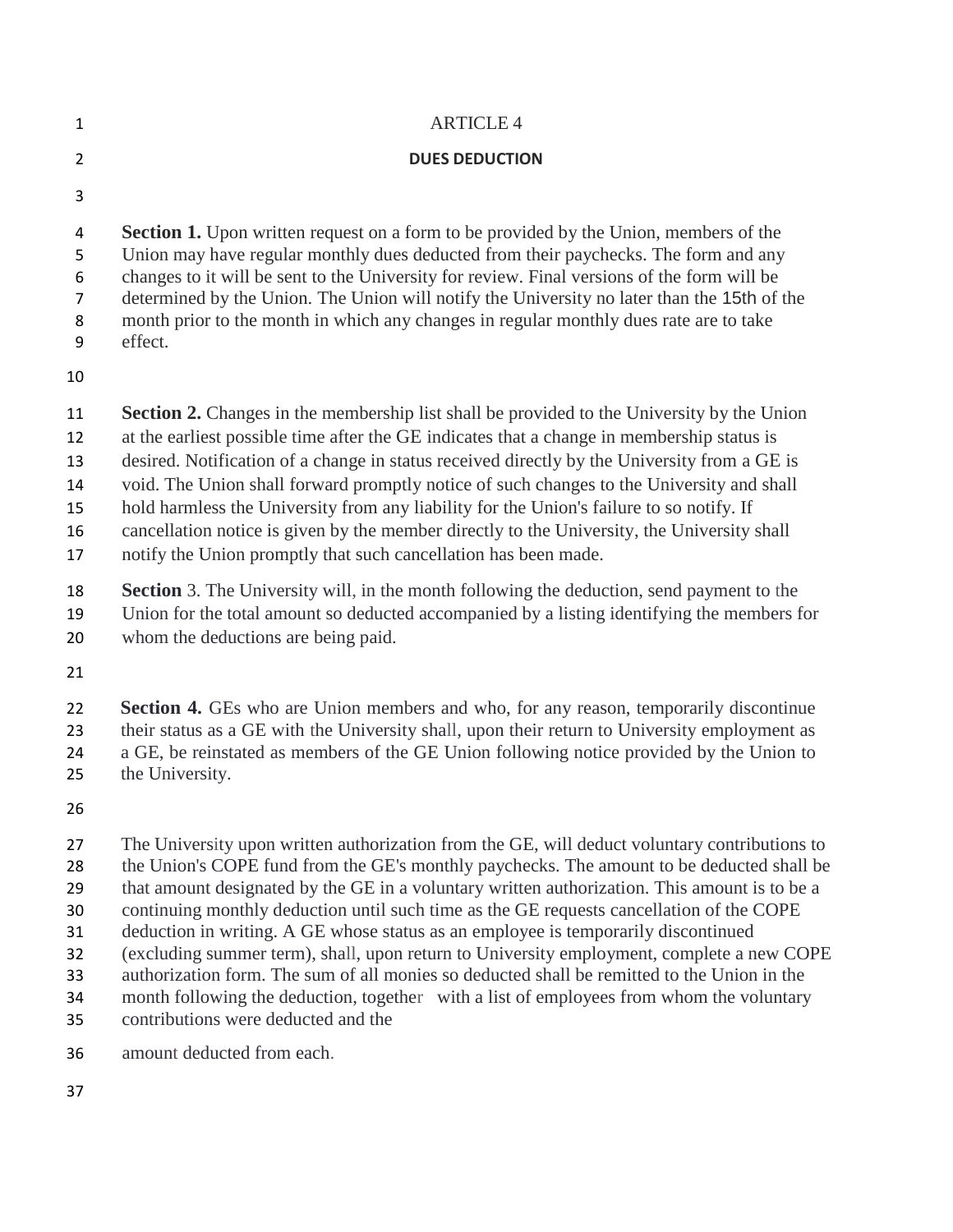**Section 5.** The Union agrees to accept listings referenced in this Article in a format which is readily available to University Administration. Should the University encounter additional costs attributable to a change in structural reprogramming. that expense shall be borne equally by the University and the Union. Such changes may only be requested once during the

- contract period.
- 

 **Section 6.** The Union shall indemnify and hold the University harmless from all actions taken by the University in compliance with this Article.

**Section** 7. The Union shall maintain documentation of Union membership for each employee

- who has authorized the University to deduct dues to be remitted to the Union. The
- documentation must include a signed membership or dues authorization card or other clear
- and compelling evidence that the employee has affirmatively agreed to have dues deducted by
- the University. By the date on which this agreement is signed, the Union shall provide digital
- copies of all existing signed membership or dues authorization cards to the University. Each
- academic term the Union shall provide to the University digital copies of all new membership
- cards received for that term. The Union shall notify the University immediately when a
- member withdraws from Union membership or revokes authorization for dues deduction.
- 
- **ARTICLE 4**

## **DUES DEDUCTION/FAIR SHARE**

- 
- **Section 1.** Upon written request on a form to be provided by the Union, members of the Union may

62 have regular monthly dues deducted from their paychecks. The form and any changes to it will be sent

- to the University for review. Final versions of the form will be determined by the Union. The Union will
- notify the University no later than the 15th of the month prior to the month in which any changes in
- regular monthly dues rate and or the fair share fee rate are to take effect.
- 
- **Section 2.** Changes in the membership list shall be provided to the University by the Union at the
- earliest possible time after the GE indicates that a change in membership status is desired.
- Notification of a change in status received directly by the University from a GE is void. The Union shall
- forward promptly notice of such changes to the University and shall hold harmless the University from
- 71 any liability for the Union's failure to so notify. If cancellation notice is given by the member directly to
- the University, the University shall notify the Union promptly that such cancellation has been made.
-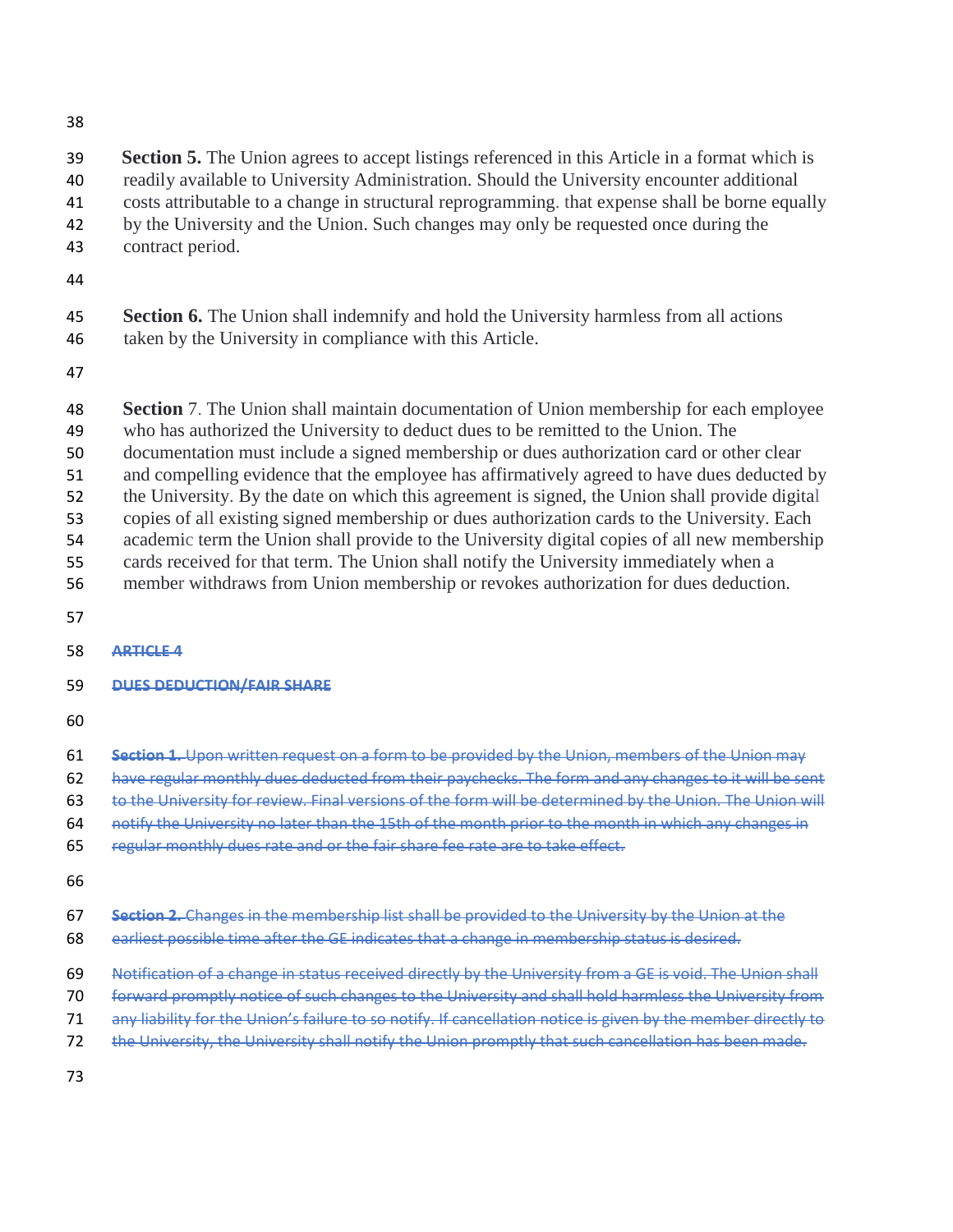- **Section 3.** The University will, in the month following the deduction, send payment to the Union for the
- total amount so deducted accompanied by a listing identifying the members for whom the deductions
- are being paid.
- 
- **Section 4.** The University agrees to deduct monthly Fair Share fees from the paychecks of those
- 79 employees who have not authorized dues deductions per Section 1. The amounts to be deducted shall
- 80 be certified to the University by the Treasurer of the Union, provided that the Fair Share fees shall not
- 81 exceed regular Union monthly dues.
- 
- **Section 5.** The GTFF shall maintain guidelines for Fair Share payers. These guidelines shall include
- information on Fair Share rebates to which Fair Share payers may be entitled. The University shall be
- 85 provided with a copy of the guidelines and shall be notified immediately of any changes in the guidelines.
- 86 GEs shall be provided a copy of the guidelines immediately upon request.
- 
- **Section 6.** GEs who are Union members and who, for any reason, temporarily discontinue their status as
- 89 a GE with the University shall, upon their return to University employment as a GE, be reinstated as
- members of the GE Union following notice provided by the Union to the University.
- 
- The University, upon written authorization from the GE, will deduct voluntary contributions to the
- 93 Union's COPE fund from the GE's monthly paychecks. The amount to be deducted shall be that amount
- designated by the GE in a voluntary written authorization. This amount is to be a continuing monthly
- deduction until such time as the GE requests cancellation of the COPE deduction in writing. A GE whose
- status as an employee is temporarily discontinued (excluding summer term), shall, upon return to
- 97 University employment, complete a new COPE authorization form. The sum of all monies so deducted
- 98 shall be remitted to the Union in the month following the deduction, together with a list of employees
- from whom the voluntary contributions were deducted and the amount deducted from each.
- **Section 7.** The Union and the University agree that the rights of non-association of any employee based
- 101 on bona fide religious objections shall be protected in accordance with applicable state law.
- 
- **Section 8.** The University shall remit in the month following the deduction the aggregate deduction of
- Fair Share fees in-lieu-of-dues amounts, together with a listing identifying the employees for whom the
- deductions are made.
- 
- **Section 9.** The Union agrees to accept listings referenced in this Article in a format which is readily
- available to University Administration. Should the University encounter additional costs attributable to a
- 109 change in structural reprogramming, that expense shall be borne equally by the University and the
- 110 Union. Such changes may only be requested once during the contract period.